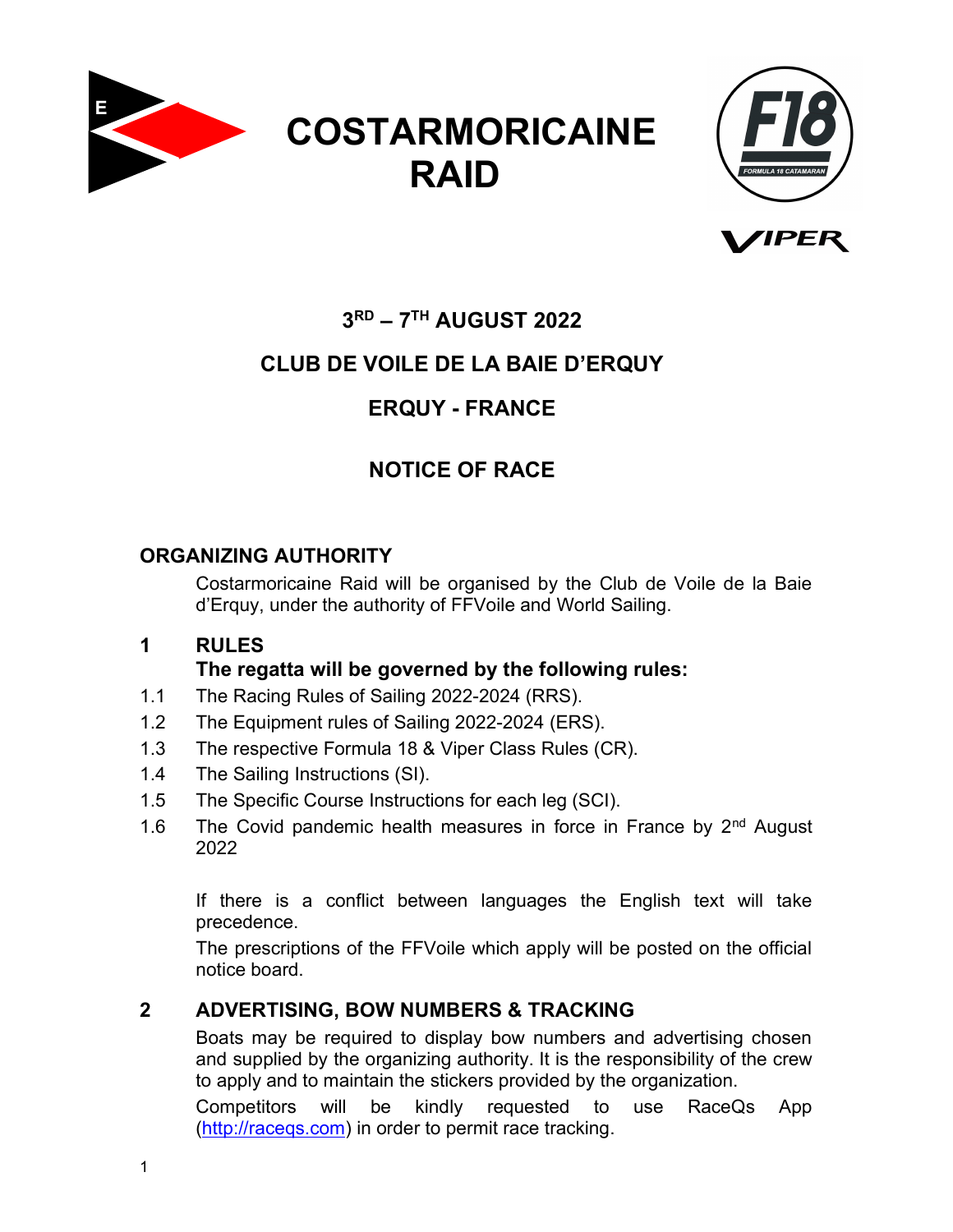#### 3 ELIGIBILITY

- 3.1 All competitors shall meet the requirements of World Sailing Regulation 19.
- 3.2 All competitors shall be members of their respective National F18 or Viper Class association, and their current year membership fees shall have been fully paid and verified.
- 3.3 Any competitor under the age of 18 years will be required to obtain parental/guardian consent prior to commencement of the event.
- 3.4 Participation of competitors under 18 is possible if the other crew member is 21 or above, and accepts the legal liability of the former. Crew members under 15 won't be allowed to enter in any case. The age taken in consideration is the age of the crew member on the first day of the event.
- 3.5 Teams may be asked to demonstrate their capabilities to recover the boat after capsize.

### 4 ENTRY & REGISTRATION

- 4.1 The regatta is open to boats complying with either F18 or Viper Class Rules.
- 4.2 Entries are limited to 25 boats.
- 4.3 When needed, competitors will be selected in close connection with F18 or Viper NCAs and International F18 Class Association (IF18CA).
- 4.4 Eligible boats shall enter by following the on-line registration procedure available at: http://www.cvberquy.org/costa/inscriptions/ and by paying the required fee, to Club de Voile de la Baie d'Erquy.
- 4.5 An email will be sent to each team allowed (or not) to enter stating how to access the payment form on CVBE website. Payment must be made or received within 7 days. After this period, the entry will be granted depending on the number of registered boats.
- 4.6 Registration fees may be paid on and only on CVBE website, by any card affiliated to GIE CB, VISA or Mastercard. The payment date defines the registration fees amount.
- 4.7 Registration fees may also be paid by French cheque. The post office stamping determines the registration fees amount. Such payment must be sent to CVB Erquy - Maison de la Mer - Le Port - 22430 Erquy
- 4.8 On-line registration will end on July 30<sup>th</sup> 2022 02:00 CEST. No crew will be accepted without on-line registration.
- 4.9 After  $30<sup>th</sup>$  July 2022 deadline, entries may be accepted at the discretion of the organisers. Late entries will be charged an extra fee according to 5.1.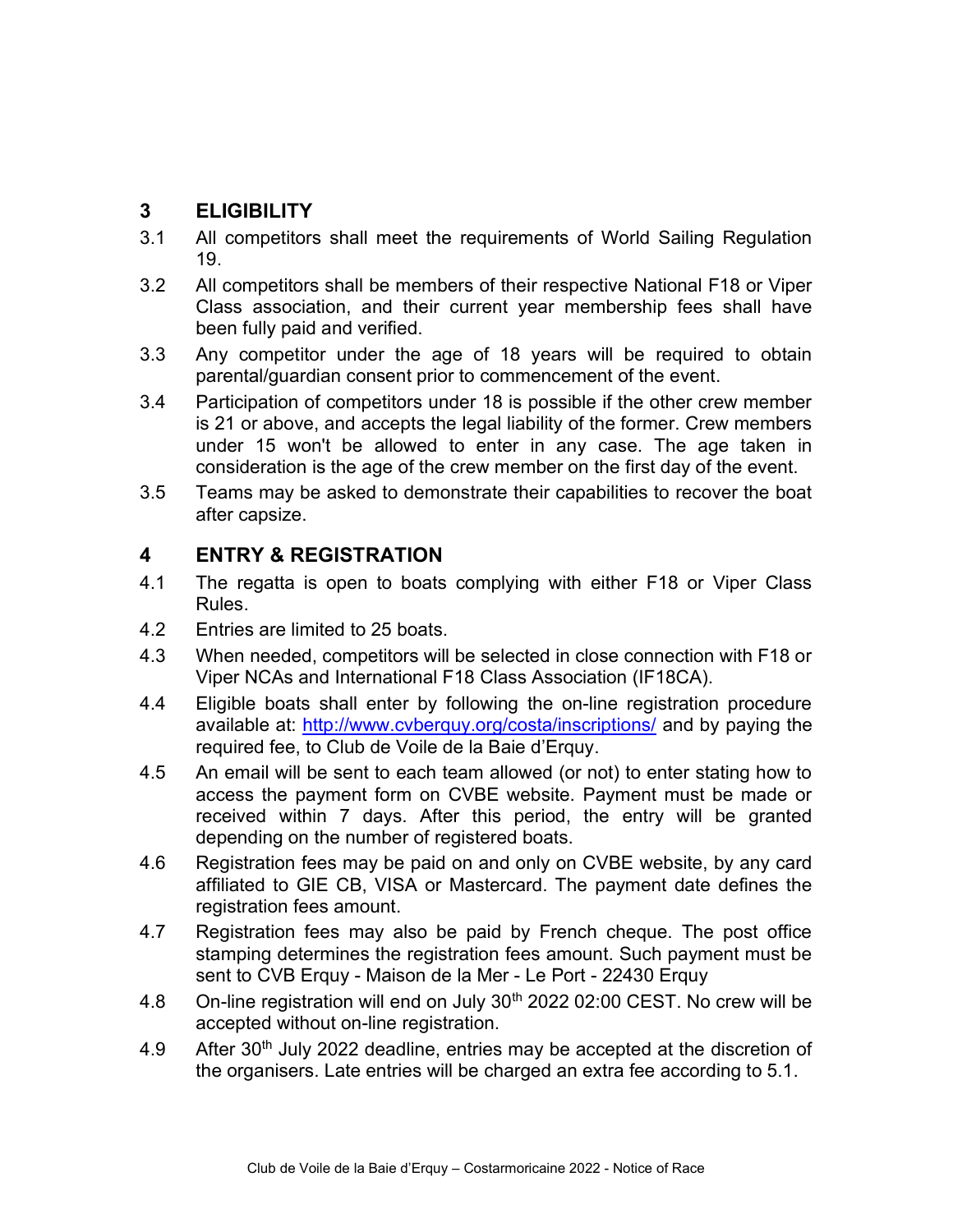# 5 FEES

- 5.1 Teams registering before 2<sup>nd</sup> July 2022 will benefit of a 500 Euros early bird fee.
	- The standard fee is fixed at 600 Euros until 16<sup>th</sup> July 2022.

- Entries accepted or received after  $16<sup>th</sup>$  July and before  $30<sup>th</sup>$  July 2022 will be charged 700 Euros.

- Late entries received and accepted after 30<sup>th</sup> July 2022 will be charged 800 Euros.

- 5.2 The registration fees include:
	- Welcoming Party on 2<sup>nd</sup> August,
	- Breakfasts from Wednesday 3<sup>rd</sup> to Sunday 7<sup>th</sup> August,
	- Dinners from Wednesday 3<sup>rd</sup> to Saturday 6<sup>th</sup> August,
	- Polos shirts,
	- Prizes
- 5.3 Cancelled.
- 5.4 Accompanying people can access to breakfasts and dinners, subject to register and pay the requested fee.
- 5.5 In case of cancellation by a competitor, entry fees will be refunded as follows:

| <b>Cancellation Date</b>                      | <b>Entry Fee Refund</b> |
|-----------------------------------------------|-------------------------|
| Until 2 <sup>nd</sup> July                    | 100%                    |
| From 2 <sup>nd</sup> to 30 <sup>th</sup> July | 50%                     |
| After 30 <sup>th</sup> July                   | $0\%$                   |

5.6 In case of cancellation by the Organizing Authority due to Covid health restrictions, competitors will be fully refunded.

### 6 SHOW UP DATE & FINAL REGISTRATION:

6.1. Boats must be shown for equipment inspection and sail stamping at boatpark, on Thursday 2nd August 2022 between 15:00 and 23:00.

# 7 SCHEDULE

#### 7.1 Sailing:

| August 2 <sup>nd</sup> 15:00-23:00:              | Boat inspection, stamping, entry confirmation.                                                                |
|--------------------------------------------------|---------------------------------------------------------------------------------------------------------------|
| August 3rd 09:00:                                | Briefing for competitors.                                                                                     |
| August $3^{\text{rd}}$ to $7^{\text{th}}$ 11:00: | 1 <sup>st</sup> warning signal for the day.                                                                   |
| August $7th$ from 17:00:                         | Prize giving ceremony.                                                                                        |
|                                                  | 市場 2010 - 1910 - 1910 - 1910 - 1910 - 1910 - 1910 - 1910 - 1910 - 1910 - 1910 - 1910 - 1910 - 1910 - 1910 - 1 |

This schedule may be modified by the organizer depending on weather conditions.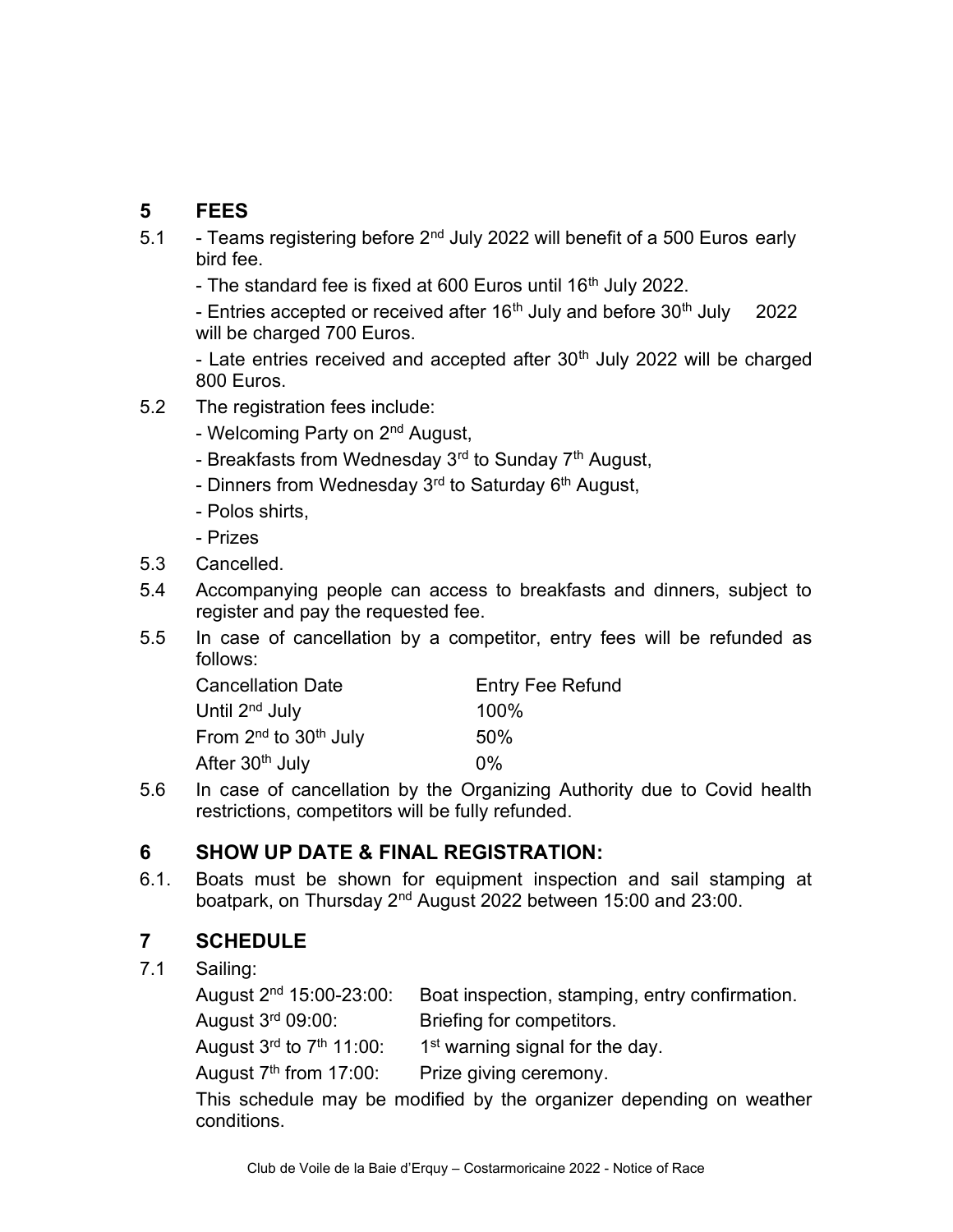#### 7.2 Social:

| August 2 <sup>nd</sup> | 19:00: Welcoming party on the Boat Park                |
|------------------------|--------------------------------------------------------|
| August 3rd             | 08:00 Breakfast at Table de Jeanne, Erquy,             |
|                        | 19:00 Dinner at Crec'h Kerio, Bréhat                   |
| August 4 <sup>th</sup> | 08:00 Breakfast at Crec'h Kerio, Bréhat                |
|                        | 19:00 Dinner at Trestraou, Perros-Guirec               |
| August 5 <sup>th</sup> | 08:00 Breakfast at Trestraou, Perros-Guirec            |
|                        | 19:00 Dinner at Les Plaisanciers, St Quay Portrieux    |
| August 6 <sup>th</sup> | 08:00 Breakfast at the Victoria, St Quay Portrieux     |
|                        | 19:00 Dinner at Maison de la Mer, Erquy,               |
| August 7 <sup>th</sup> | 08:00 Breakfast at La Table de Jeanne, Erquy           |
|                        | 17:00 Price giving ceremony at Maison de la Mer, Erquy |

#### 8 MEASUREMENT

- 8.1 Competitors shall produce valid measurement certificates at the time of registration.
- 8.2 Boats may be subject to inspection at any time during the event.
- 8.3 All boats shall carry national letters on their sails.
- 8.4 The equipment limitations as specified in the class rules shall apply.

### 9 SAILING INSTRUCTIONS

The sailing instructions will be available after final registration on Thursday 2<sup>nd</sup> August.

### 10 VENUE

CVBE website shows the course location as well the marks likely to be rounded at https://cvberquy.org/costa/etapes/

### 11 COURSE

- 11.1. The racing area goes from Ploumanac'h to Pointe de Saint Cast.
- 11.2. Five legs are scheduled:
	- August  $3<sup>rd</sup>$  Erquy Bréhat
	-
	- August 4<sup>th</sup> Bréhat Perros-Guirec<br>- August 5<sup>th</sup> Perros-Guirec St Qua Perros-Guirec – St Quay-Portrieux
	- August  $6<sup>th</sup>$  St Quay-Portrieux Erquy
	- August  $7<sup>th</sup>$  Erquy Saint Cast Erquy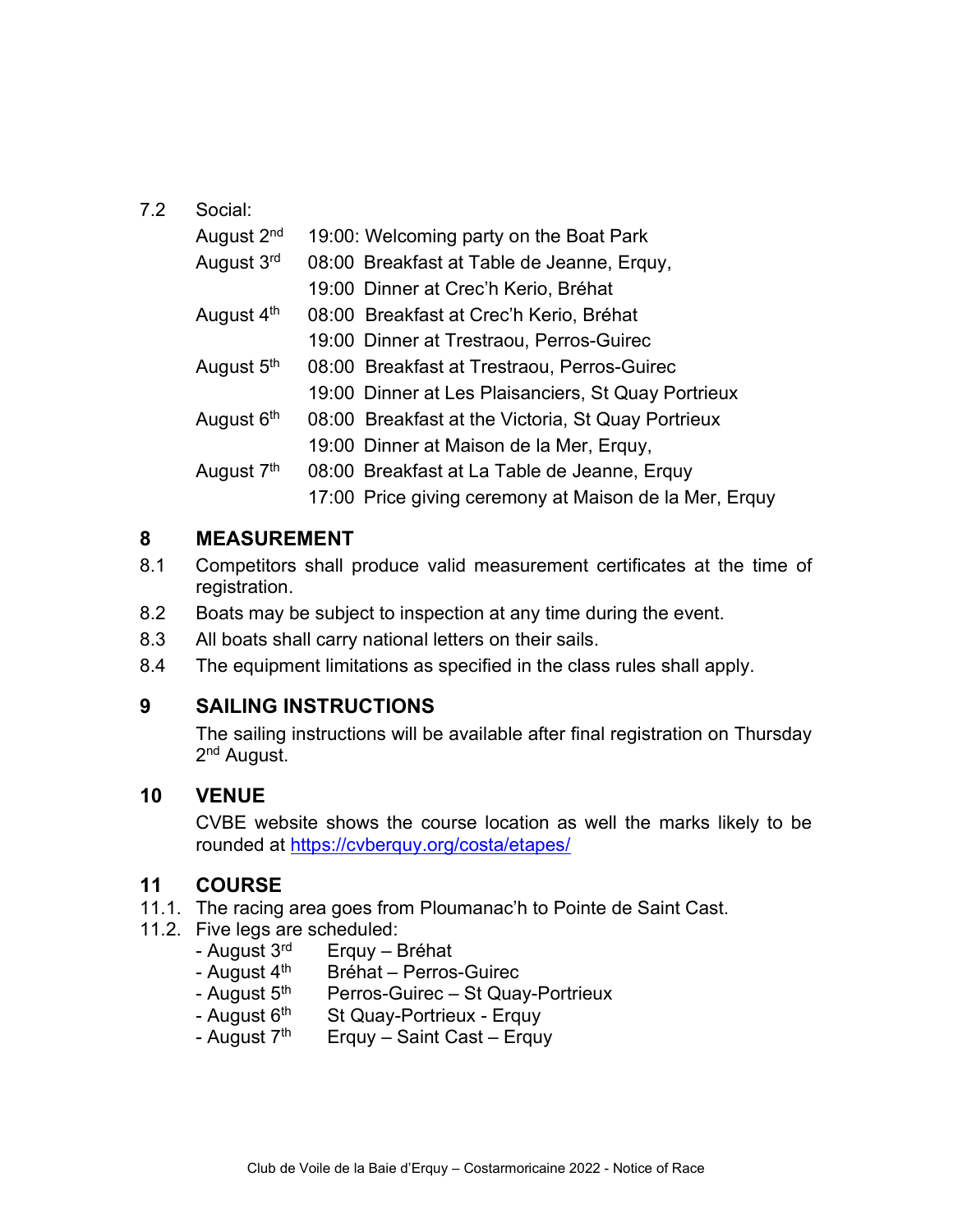- 11.3 The number of races to be daily sailed is decided by the race committee. The race committee may change the planed legs, depending on the weather conditions or for any reason likely to break equity between competitors.
- 11.4. No nautical chart will be provided by the organization. Competitors are invited to get Navicarte n°536/537, or SHOM n°7152 and n°7154 nautical charts.

## 12 PENALTY SYSTEM

- 12.1 Penalty for breaking a rule of RRS chapter 2 are replaced as follows:
- 12.1.1. The 2 turns penalty is replaced by a one-turn penalty. The turn includes one tack and one gybe. This modifies rules RRS 44.2.
- 12.1.2. A boat that took a penalty according to rule RRS 44.1 must fill a form to acknowledge it to the race committee secretary before the protest time limit.
- 12.2. Penalty for infringing rules other than listed in chapter 2 will be defined by a percentage applied by the protest committee and computed according to RRS 44.3 (c).
- 12.3. For a race, boats that have received the following penalty will have their racing time, for that race, computed as follow:

- RAF: time of the last boat that did finish and sailed the whole course+ 10%,

- DNC: time of the last boat that did finish and sailed the whole course+ 10%,

- DNS: time of the last boat that did finish and sailed the whole course+ 10%,

- DNF: time of the last boat that did finish and sailed the whole course+ 10%. (This modifies rule A4.2).

- DSQ: time of the last boat that did finish and sailed the whole course+ 15%.

- 12.4. A boat that didn't sailed the course according to rule 28 of RRS will be given a race time of DSQ (this modifies rules A4.2 and A5).
- 12.5. Infringing rules RRS: 29.1 or 30.1 or 30.2 or 30.3:

- OCS: actual race time of the boat + 15 min (modify rules 29.1, 30.1 and A4),

- UFD: actual race time of the boat + 30 min (modify rule 30.2),

- BFD: actual race time of the boat + 30 min (modify rule 30.3).

12.6. A crew that fails to check in or to check out will be given a penalty of 15 min.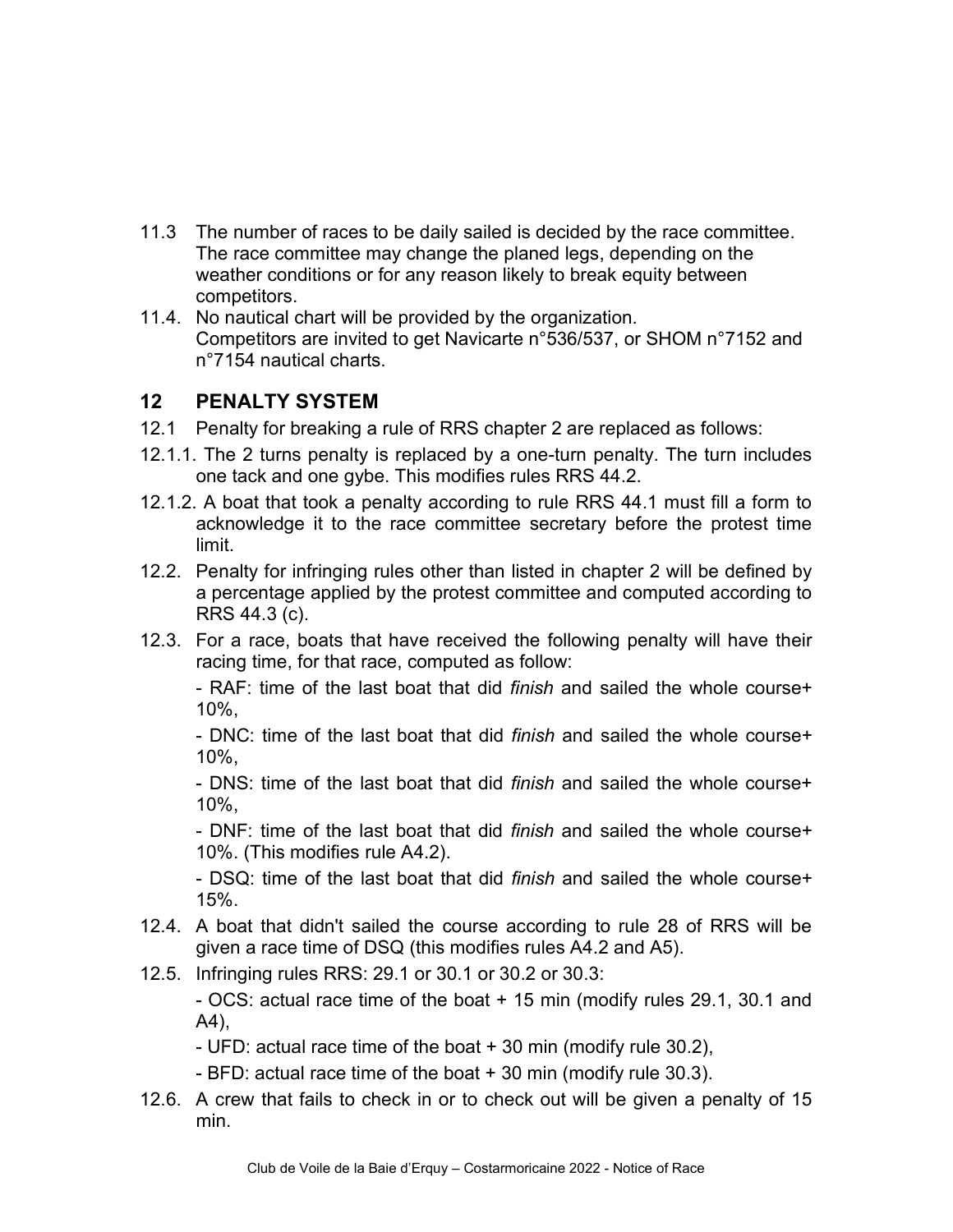- 12.7. When breaking a rule not defined in chapter 2 of RRS nor listed in a rule of this Notice of Race, the boat will receive a penalty of 10% of the last boat to finish and complete the course with the DSQ penalty.
- 12.8. The protest committee keeps always the right to disqualify a boat. (DSQ).
- 12.9. A boat shall not receive a total race time worst than a boat that would have received DSQ for all races.

#### 13 RANKING

- 13.1. For each Class, ranking will be made by addition of elapsed race time for each race that have been sailed and validated.
- 13.2 All validated races will be used for computing the ranking. There will be no discard.
- 13.3 Time penalties will be added when applicable.

## 14 SUPPORT BOATS

 Support boats shall register and be marked with the dedicated flame provided by the organisers.

#### 15 RADIO COMMUNICATION

- 15.1. Except in an emergency, a boat shall neither make radio transmissions while racing nor receive radio communications not available to all boats. Messages may only be emitted on the race channel.
- 15.2. Communications by any other means, phone or Internet, are forbidden. This doesn't apply to tracking device and software that can't be operated by a human while racing.
- 15.3. In any case, it is forbidden to get knowledge from our website or social networks while racing.

### 16 SAFETY

#### Preamble: Due to Covid 19 pandemic, all teams will be requested to comply with health measures in force by the time of the event

- 16.1. The minimum mandatory safety equipment on board is:
	- 1 paddle of at least 1 meter long,
	- 1 towing line, ready for use,  $15<sup>m</sup>$  long and  $5<sup>mm</sup>$  diameter,
	- 1 righting line, ready for use,  $4^m$  long and  $10^{mm}$  diameter,

- 2 Personal floatation devices "CEE" approved,

Length and diameters from this rule are only minimums and might be exceeded.

- 16.2. Additional mandatory equipments:
	- 1 charged portable VHF,
	- 1 bearing compass,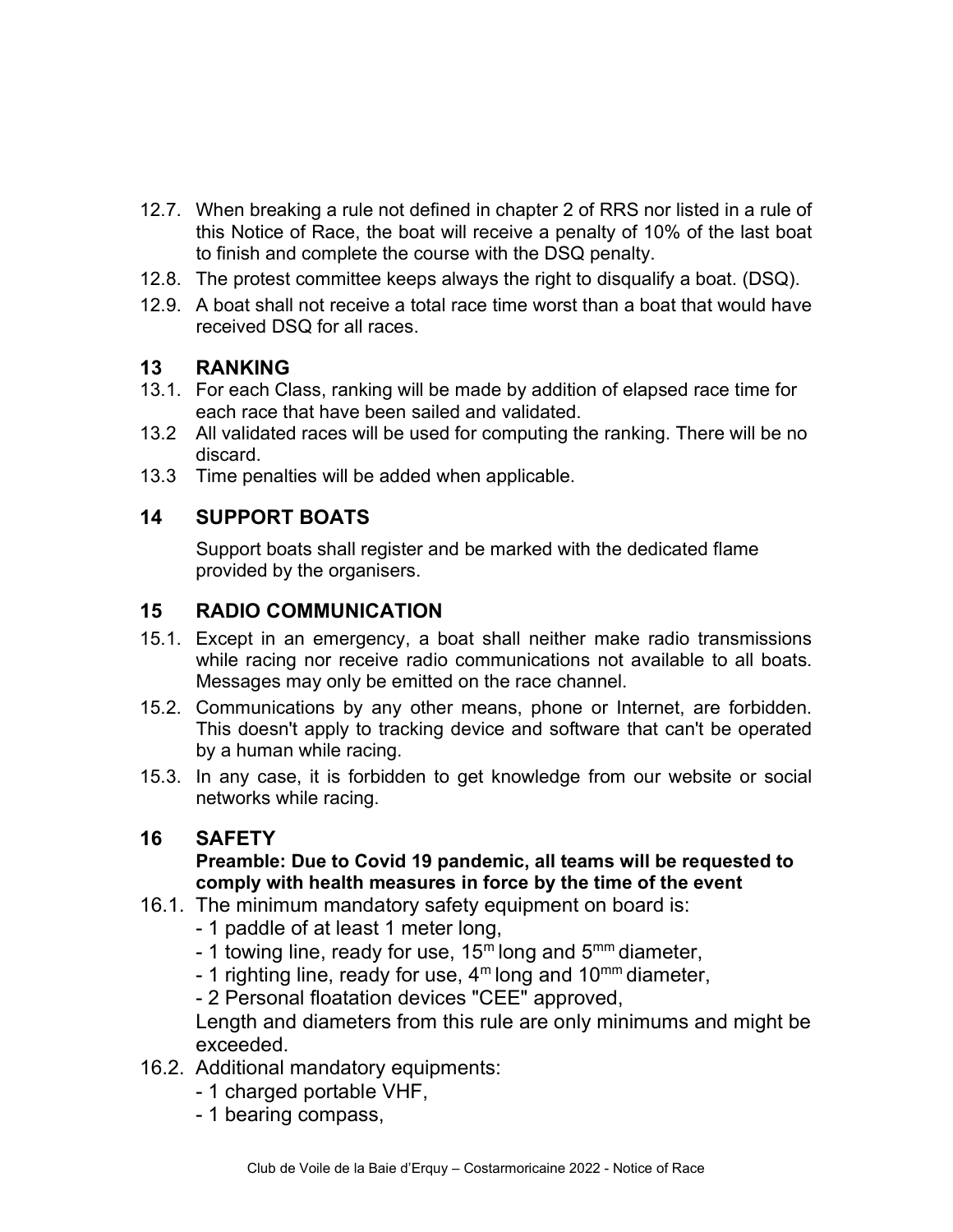- 1 signaling mirror,
- 2 red flares or 2 glow sticks
- 2 individual waterproof flash lights.
- 16.3. The following equipments are authorized:
	- GPS,
	- Electronic compass.
- 16.4. Boats shall help each others. Reminder: Racing Rules of Sailing Chapter 1: SAFETY
	- 1.1 Helping Those in Danger:
		- "A boat or competitor shall give all possible help to any person or vessel in danger".

In consequence, all boats are required to look on other competitors and in case of emergency, alert the race committee immediately by VHF and help persons or vessels in danger.

16.5. Shortening or canceling a race that have been started:

If a race is shortened or canceled after it started the remaining of the race will be done by towing boats or sailing in a group. In such a case, boats must:

- Listen the race VHF channel and follow race committee instructions,
- Help each other.

Participants that break these rules will be expelled from the event.

16.6. Request a boat to abandon:

- The Race Committee may request a team that is late to abandon the race. They will either sail to the finish line or will be towed. - Boats to which this rule is applied must listen to the VHF race

channel for instructions from the race committee.

- When this rule is applied, the race committee shows the "V" flag.

- Boats to which these rule is applied will receive the DNF score.

- If a boat breaks these rules for the first time, it will receive the DSQ score. If it breaks this rule a second time, participants will be expelled from the event.

# 17 PRIZES

Prizes will be given as follows:

- 17.1. Trophies will be awarded to helm and crew of the top 3 finishing boats in each Class.
- 17.2. Oyster prizes will be awarded to all finishing teams.
- 17.3. PRIZES WILL BE REWARDED ONLY TO TEAMS WHO ATTEND THE PRIZE GIVING CEREMONY, AND REPRESENTED BY THEMSELVES.